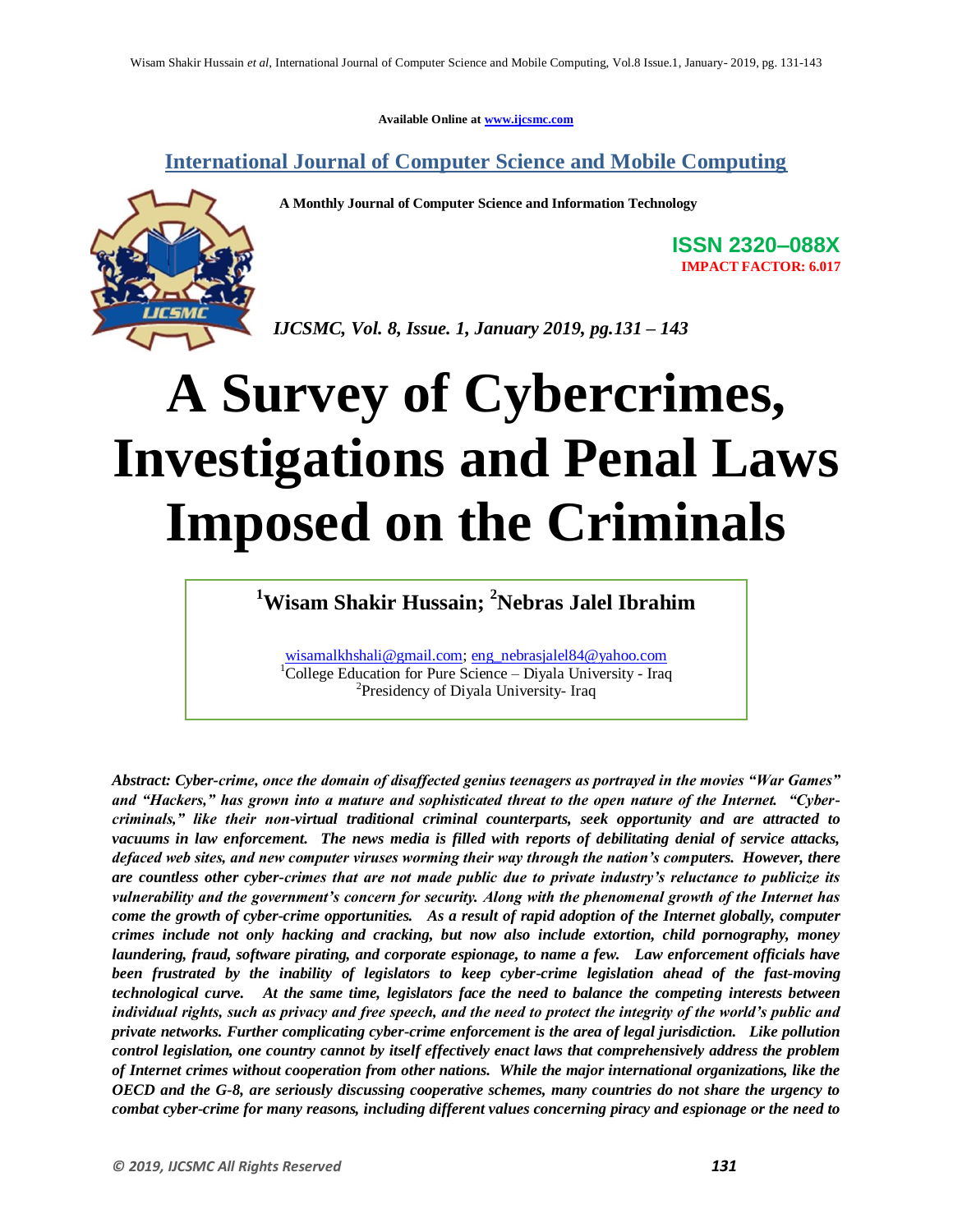*address more pressing social problems. These countries, inadvertently or not, present the cyber-criminal with a safe haven to operate. Never before has it been so easy to commit a crime in one jurisdiction while hiding behind the jurisdiction of another. In section II of this article, we begin by providing an overview of cyber-crimes, the state of the law, and cyber-crime perpetrators and their motivations. Then, in section III we discuss in detail three major computer crimes and analyze how the different statutory subsections are applied depending upon the technical details of the crime itself. Just as a murder prosecution is dependent on how the crime was committed, different hacking techniques trigger different federal anti-computer crime subsections. We begin with a discussion of the various denial of service attacks and the applicable statutes. Next we discuss the technical details of several hacking techniques and apply the relevant statutory subsections to the specific techniques. Finally, we explore the various types of computer viruses and how viral "payloads" and the class of the targeted computer will determine which federal subsection can be applied to the crime. In section IV, we discuss proposed legislative changes to the Computer Fraud and Abuse Act and related privacy concerns.* 

#### **1. Introduction**

What is a cyber-crime? Law enforcement experts and legal commentators are divided. Some experts believe that computer crime is nothing more than ordinary crime committed by high-tech computers and that current criminal laws on the books should be applied to the various laws broken, such as trespass, larceny, and conspiracy. Others view cyber-crime as a new category of crime requiring a comprehensive new legal framework to address the unique nature of the emerging technologies and the unique set of challenges that traditional crimes do not deal with; such as jurisdiction, international cooperation, intent, and the difficulty of identifying the perpetrator. Another source of confusion is the meaning of "hacker" and "cracker" and the distinction behind their motivations. The following section will elaborate on the differences between the two and their relevance to federal criminal statutes. Cybercrime, or computeroriented crime, is a crime that involves a computer and a network.[1] The computer may have been used in the commission of a crime, or it may be the target.[2] Cybercrimes can be defined as: "Offences that are committed against individuals or groups of individuals with a criminal motive to intentionally harm the reputation of the victim or cause physical or mental harm, or loss, to the victim directly or indirectly, using modern telecommunication networks such as Internet (networks including chat rooms, emails, notice boards and groups) and mobile phones (Bluetooth/SMS/MMS)".[3] Cybercrime may threaten a person or a nation's security and financial health.[4] Issues surrounding these types of crimes have become high-profile, particularly those surrounding hacking, copyright infringement, unwarranted mass-surveillance, sextortion, child pornography, and child grooming.[3] There are also problems of privacy when confidential information is intercepted or disclosed, lawfully or otherwise. Debarati Halder and K. Jaishankar further define cybercrime from the perspective of gender and defined 'cybercrime against women' as "Crimes targeted against women with a motive to intentionally harm the victim psychologically and physically, using modern telecommunication networks such as internet and mobile phones".[3] Internationally, both governmental and non-state actors engage in cybercrimes, including espionage, financial theft, and other cross-border crimes. Cybercrimes crossing international borders and involving the actions of at least one nation state is sometimes referred to as cyberwarfare. A report (sponsored by McAfee), published in 2014, estimated that the annual damage to the global economy was \$445 billion. [5] Approximately \$1.5 billion was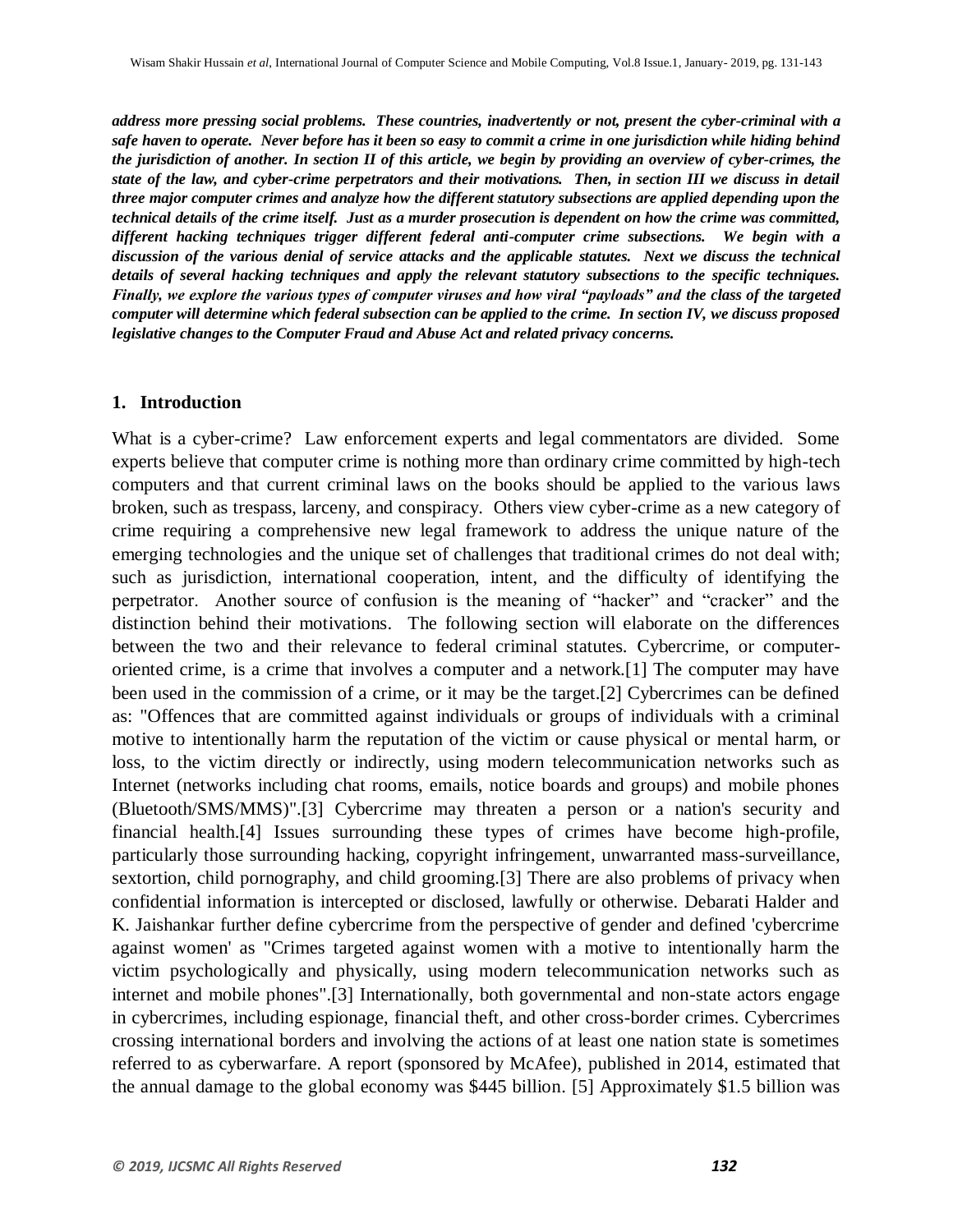lost in 2012 to online credit and debit card fraud in the US.[6] In 2018, a study by Center for Strategic and International Studies (CSIS), in partnership with McAfee, concludes that close to \$600 billion, nearly one percent of global GDP, is lost to cybercrime each year.[7]

# **1.1 The State of the Law**

Congress has approached computer crime as both traditional crime committed by new methods and as crime unique in character requiring new legal framework. For example, Congress has amended the Securities Act of 1933 to include crimes committed by a computer. However, Congress has also enacted a comprehensive new computer fraud and abuse section that can easily be amended to reflect changes in technology and computer use by criminals. In fact, the U.S. [8] Congress has enacted statutes that widen the scope of traditional crimes to specifically include crimes involving computers, or categorize them as entirely separate offenses.[9] For example, the main federal statutory framework for many computer crimes is the Computer Fraud and Abuse Act ("CFAA"). The statute is structured with an eye to the future so that it can be easily amended to reflect changes in technology and criminal techniques. The statute has already been amended several times to close unintended loopholes created by judicial interpretation. In its current form, the statute is very broad in scope, reflecting the government's resolve to combat cyber-crime at every level.2.1 Applications of Virtual Reality in Sports

# **1.2 The Perpetrators—Hackers and Crackers**

# **a**. **Hackers**

"Hacker" is a term commonly applied to a "computer user who intends to gain unauthorized access to a computer system." Hackers are skilled computer users who penetrate computer systems to gain knowledge about computer systems and how they work. The traditional hacker does not have authorized access to the system. Hacking purists do not condone damage to the systems that are hacked. .[10] According to The Jargon Dictionary, the term "hacker" seems to have been first adopted as a badge in the 1960s by the hacker culture surrounding The Tech Model Railroad Club ("TMRC") at Massachusetts Institute of Technology when members of the group began to work with computers. The TMRC resents the application of the term "hacker" to mean the committing of illegal acts, maintaining that words such as "thieves," "password crackers," or "computer vandals" are better descriptions. In the hacking "community," it is considered better to be described as a "hacker" by others than to describe oneself as a "hacker." Hackers consider themselves members of an elite meritocracy based on ability and trade hacker techniques and "war stories" amongst themselves in Usenet forums, local or regional clubs, and national conferences, such as the annual Def Con Computer Underground Convention held in Las Vegas. [11]

# **b. Crackers**

A "cracker" is a hacker with criminal intent. According to The Jargon Dictionary, the term began to appear in 1985 as a way to distinguish "benign" hackers from hackers who maliciously cause damage to targeted computers. Crackers maliciously sabotage computers, steal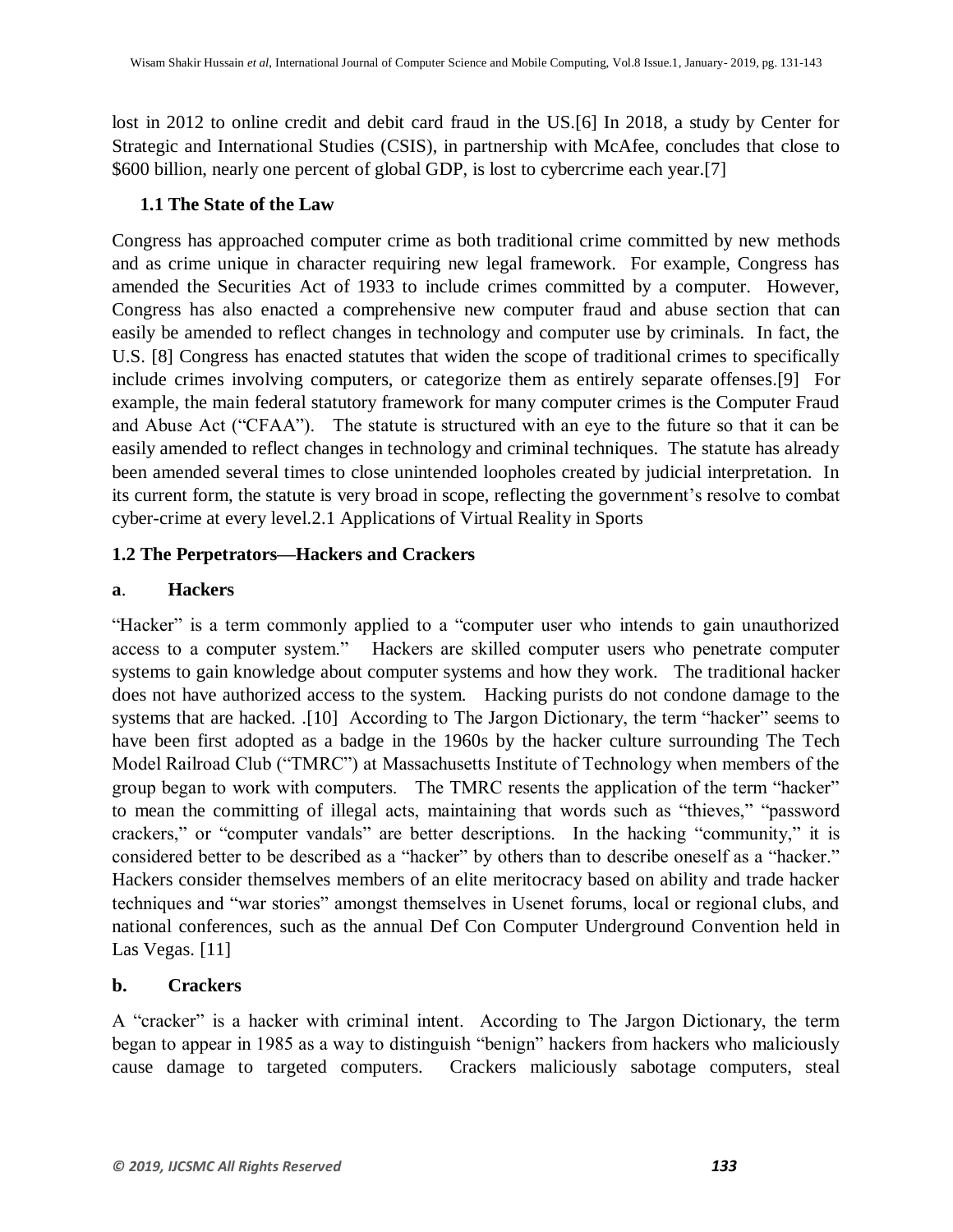information located on secure computers, and cause disruption to the networks for personal or political motives.

Estimates made in the mid-1990's by Bruce Sterling, author of The Hacker Crackdown: Law and Disorder on the Electronic Frontier, put "the total number of hackers at about 100,000, of which 10,000 are dedicated and obsessed computer enthusiasts. A group of 250-1,000 are in the socalled hacker 'elite', skilled enough to penetrate corporate systems and to unnerve corporate security."

In the eyes of the law, hacking and cracking are not always treated the same way. Depending upon the method of intrusion, the type of computer that was broken into, the hacker's intent, and the type and amount of damage, different statutes and penalties will apply. There are many ways to approach a discussion on hacking. In this article, we will structure the discussion on hacking techniques within the framework of the statutory elements to provide an understanding of how the different techniques trigger different statutes and penalties. [12] We begin with an overview of hacking and an explanation of several common hacking techniques. Then, we discuss the relevant criminal code that can be applied depending on the nature of the hack.

# **1.3 Why People Hack**

# **Hacktivism**

In recent years, according to the Department of Justice's National Infrastructure Protection Center, there has been a rise in what has been dubbed "hacktivism." Hacktivists launch politically motivated attacks on public web pages or e-mail servers. The hacking groups and individuals, or Hacktivists, overload e-mail servers by sending massive amounts of e-mail to one address and hack into web sites to send a political message. [13] In 1999, for example, the homepages for the White House, the U.S. Department of the Interior, White Pride, the United States Senate, Greenpeace, and the Klu Klux Klan were attacked by political activists protesting the site's politics. One such group is called the "Electronic Disturbance Theater," which promotes civil disobedience on-line to raise awareness for its political agenda regarding the Zapatista movement in Mexico and other issues. Also, during the 1999 NATO conflict in Yugoslavia, hackers attacked web sites in NATO countries, including the United States, using virus-infected e-mail and other hacking techniques. On February 7, 2000, the official web site of the Austrian Freedom Party was hacked to protest the inclusion of Jörg Haider and his party into a coalition Austrian government. [14]

#### **Employees**

According to a study conducted in 1999 by Michael G. Kessler & Associates Ltd., disgruntled employees are the greatest threat to a computer's security. Employees that steal confidential information and trade secrets account for thirty-five percent of the theft of proprietary information. In fact, data suggests that serious economic losses linked to computer abuse have been and continue to be attributed to current and former employees of the victimized organization rather than to outside hackers with modems. Internet Security Systems' Chris Klaus estimates that over eighty percent of the attacks on computer systems are committed by employees. [15] According to recent FBI assessments, disgruntled insiders are a principal source of computer crimes. Insiders do not need a great deal of knowledge about their target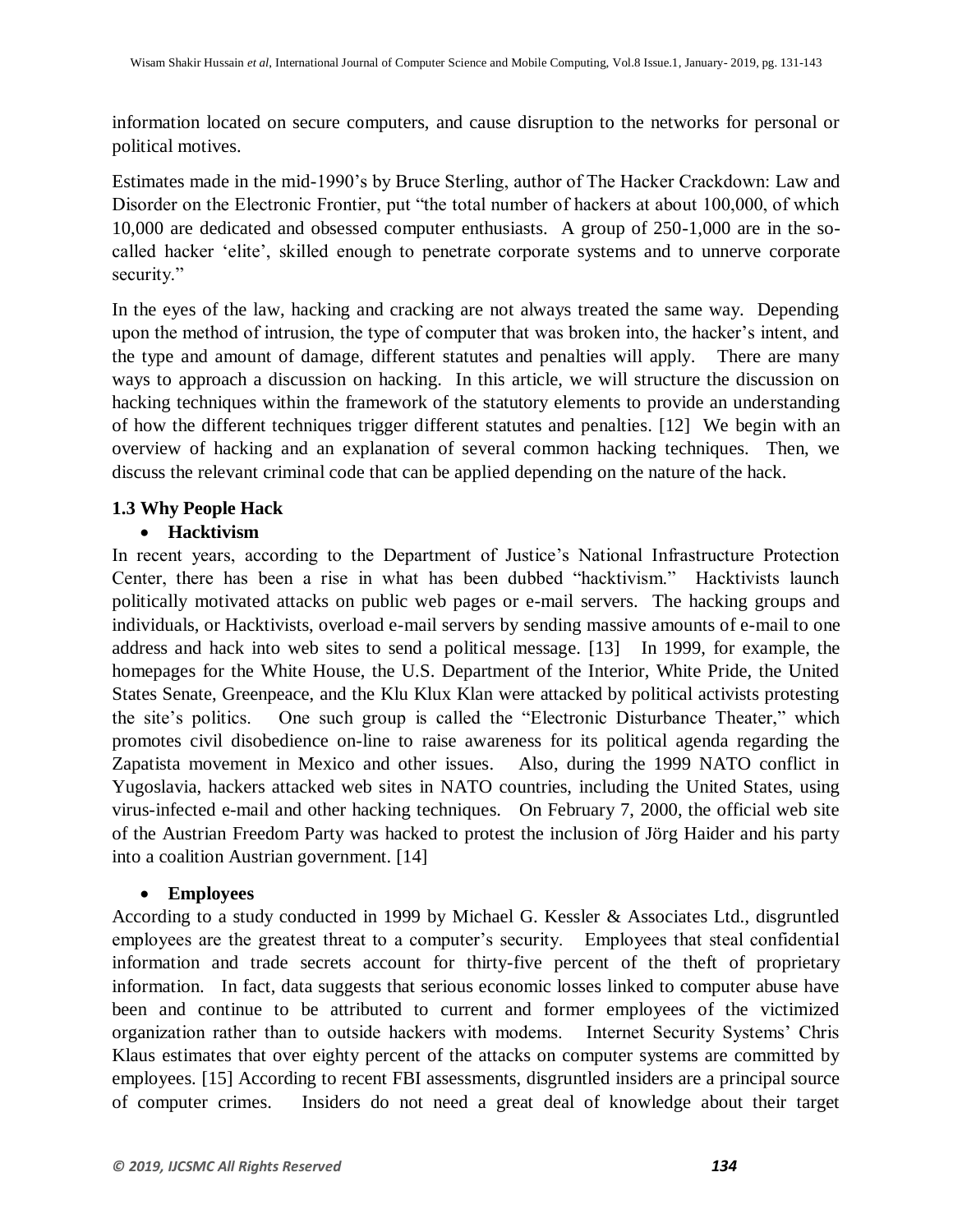computers, because their inside knowledge of the victim's system allows them unrestricted access to cause damage to the system or to steal system data. A Computer Security Institute/FBI report notes that fifty-five percent of survey respondents reported malicious activity by insiders. Employees who exceed their authorized use and intentionally cause damage are just a liable as an outside hacker who intentionally causes damage. However, § 1030(a) of the CFAA does not criminalize damage caused by authorized persons and company insiders that was reckless or negligent.[16] Only outside non-authorized hackers are liable for any damage caused, whether it was negligent, reckless, or intentional.

#### **Recreational Hackers**

"Recreational hackers" break into computer networks for the thrill of the challenge or for bragging rights in the hacking community. While hacking once required a fair amount of skill or computer knowledge, the recreational hacker today can now download attack scripts and protocols from the Internet and launch them against victim sites with little knowledge of the systems they are attacking. There are countless web sites on the Internet that provide "newbies" (inexperienced hackers, or "wannabes") with detailed instructions on hacking techniques and downloadable, do-it-yourself hacking tools. [17] In recent years, the hacker's attack tools have become more sophisticated and easier to use. For example, in 1999 hackers defaced the Anniston Army Depot, Lloyd's of London, and the U.S. Senate and Yahoo home pages to demonstrate to the hacking community their ability to hack into third-party servers and to highlight the servers' vulnerabilities.

#### **Web Site Administrators and Web Pages**

It is usually considered a passive and harmless exercise to visit a web site. The user requests information and the server responds to the request by sending out packets of requested data back to the user's computer. However, web sites can also access a lot of hidden background information from the user. For example, Privacy.net has a web site that will show users all of the information that can be taken from their individual computer. [18] The remote web site can determine the following information about a visitor:

- (a) The IP address the user is accessing the web site from;
- (b) The number of prior visits to the web site, and the dates;
- (c) The URL of the page that contained the link to get the user to the web site;
- (d) The user's browser type and operating system and version;
- (e) The user's screen resolution;
- (f) Whether JavaScript and VBScript are enabled on the user's computer;
- (g) How many web pages the user has visited in the current session;
- (h) The local time and date; and
- (i) FTP username and password, if there is one.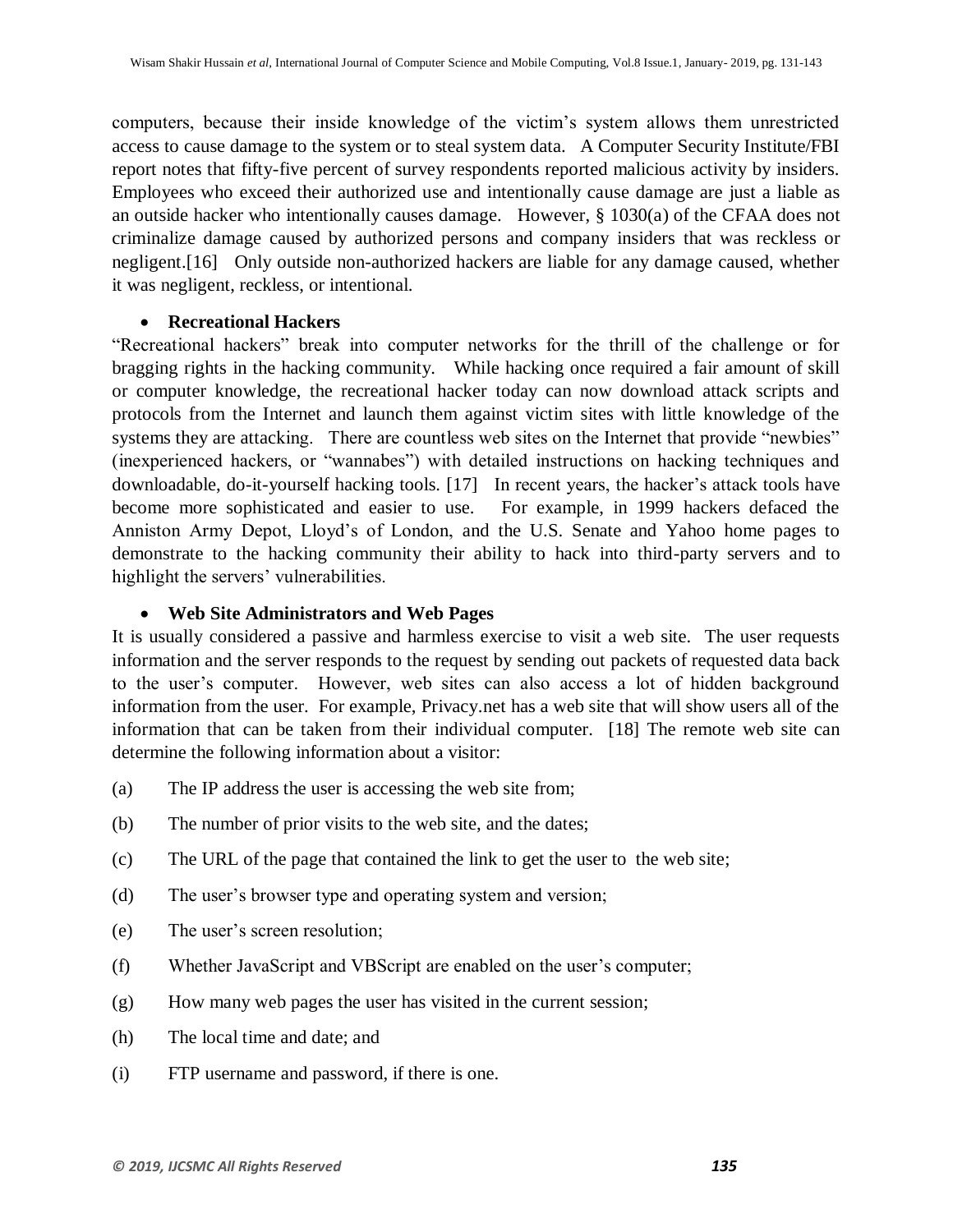Privacy advocates have pressured web browser developers to address security concerns by enabling users to significantly enhance their privacy by adjusting the security level on their browsers. The extent of information that a web site can retrieve from a visitor without violating the CFAA is still uncertain. Section 1030(a) (C) proscribes the intentional access of a computer without, or in excess of authority to obtain information. When a person visits a web site, how much information has that person reasonably "authorized" the web site to obtain? This question may be answered by a court in one of the cases filed against Real Networks over its gathering of user data. It is also possible for a web programmer to enable a web page to send an e-mail to a predetermined address just by visiting the page through a JavaScript exploit in Netscape Navigator Versions 2.0 through 4.0b1. For example, if a person visits such a web site, hidden within the hypertext markup language ("HTML") is code that will cause the person's e-mail program to send an e-mail to the web site with the person's e-mail address in the "from" slot. [19] Theoretically, this exploit would allow a web site to collect all of the e-mails from persons who visit their web site. Internet Explorer and Netscape Navigator provide security warnings to users before they send the mail if the security level is set at a higher level.

# **1.4 Types of Attacks**

In this age of automation and connectivity, almost all organizations are vulnerable to cybercrimes. Here are the most common targets for cybercrimes: [20]

**Military and Intelligence Attacks** 

Espionage agents may target military and intelligence computers. National security increasingly depends on computers. Computers store information ranging from the positioning of Air Force satellites to plans for troop deployment throughout the world. Espionage agents have learned that they can get what they want from computers.

Business Attacks

Businesses may be the target of their competitors. The worldwide economic competition is becoming more and more fierce. Industrial espionages have become a growing threat because of the competition among national economies. Even "friendly" nations in the past have become our economic enemies.

Financial Attacks

Professional criminals may target Banks and other financial organizations for financial gain. These days, our money may seem to be nothing but bits in a computer, numbers on a screen, and ink on an occasional bank statement. We tend to depend on more on computer to pay our bills and deposit our checks electronically. Theft and fraud cases are also increasingly done electronically as well.

■ Terrorist Attacks

Terrorists may target any organization but especially government and utility company computers. Their purposes could be to paralyze the government or cause disastrous accidents.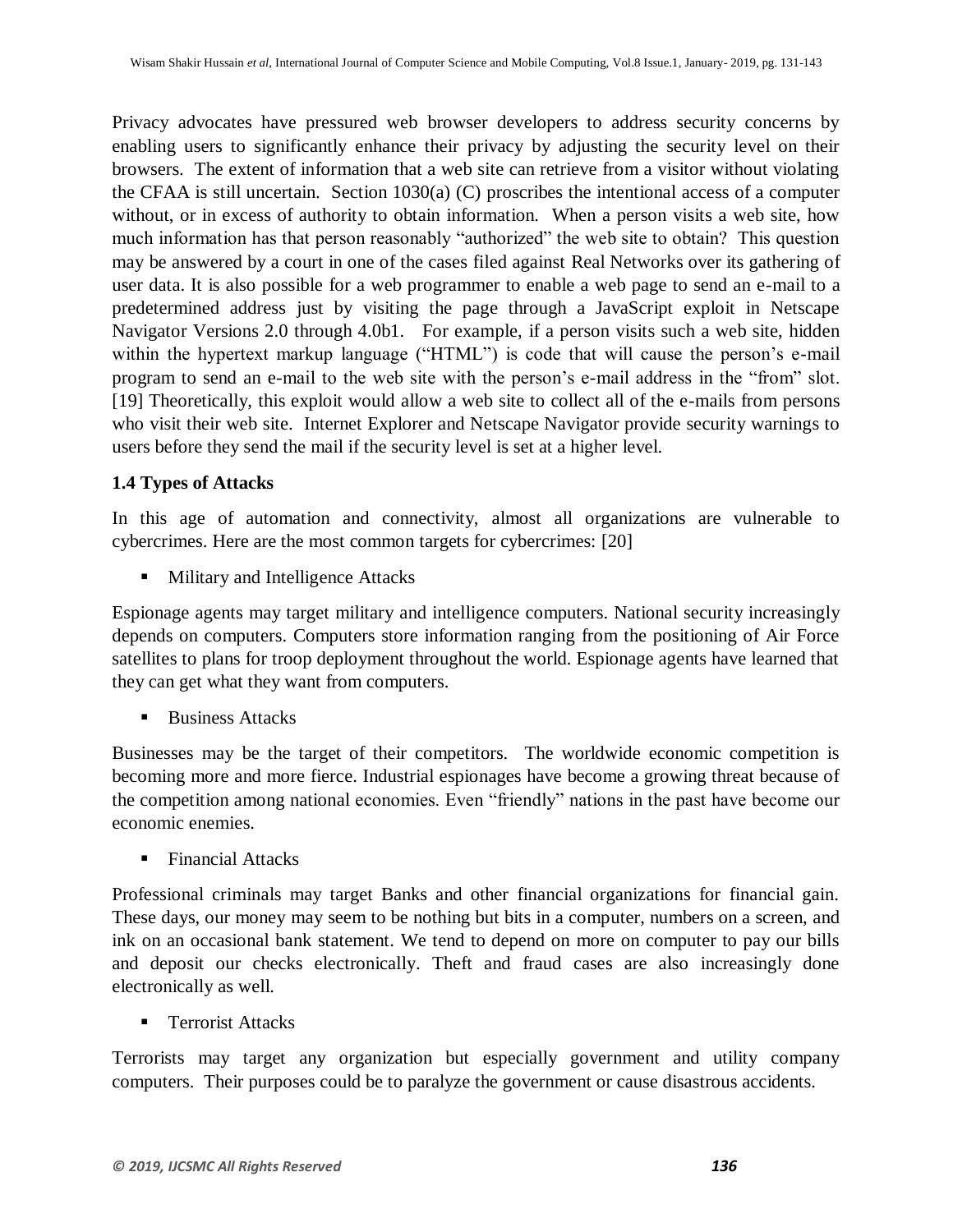■ Grudge Attacks

Any company can be the target of its own employees or ex-employees. Similarly, universities may be the target of their students and former students. Their goals are for revenge.

■ "Fun" Attacks

Any organization can be the target of crackers, sometimes they're seeking for the intellectual challenge, and sometimes they are professionals who may do it to be hired.

# **1.5 Types of Cyber Crimes and Prevention**

Cybercrimes can be classified in many ways. You might divide them by who commits them and what their motivation might be. Or, you might divide these crimes by how they are committed. Here, I have chosen to divide computer attacks by the types of computer security that ought to prevent them. There are four types of computer security: [21]

- Physical security is protection of the physical building, computer, related equipment, and media (e.g., disks and tapes).
- Personnel security includes preventing computer crimes. That is to protect computer equipment and data from a variety of different types of people, including employees, vendors, contractors, professional criminals and others.
- $\triangle$  Communications security is to protect software and data, especially when it passes from one computer to another computer across a network connection.
- Operations security is protection of the procedures used to prevent and detect security breaches, and the development of methods of prevention and detection.

# **2. Applicable Federal Criminal Statutes**

# **2.1 User-level Hack**

In the above scenario, Hacker has broken numerous laws. Hacker would be liable under 18 U.S.C.  $\S$  1029(a) which prohibits the knowing possession of a "telecommunications" instrument that has been modified or altered to obtain unauthorized use of telecommunications services‖ with the intent to defraud. Hacker modified the modem and the lineman's handset, also known as a "beige box." Also, Hacker may be liable for a violation of 18 U.S.C.  $\S$  1343, which prohibits the intentional scheming to obtain "money or property by means of false or fraudulent pretenses" by "wire." In United States v. Freeman, the court held that the use of a "blue box" to bypass long distance charges is a taking of property under  $\S 1343$ . [21] Hacker intentionally schemed to take "property" from the phone company or the victim whose phone line he tapped with the beige box. A violation of the subsection carries a prison term of not more than five years. One of the difficulties prosecutors face with many of the subsections under  $\S$  1030(a) is the requirement for "damage," which is defined as a loss aggregating at least \$5,000 in value during a one year period. If only the text of a web page is altered in the attack, and the system is not "damaged," then meeting the \$5,000 threshold may be difficult. The subsections that penalize only the "access" with no damage requirement,  $\S$  1030(a) [22], have an easier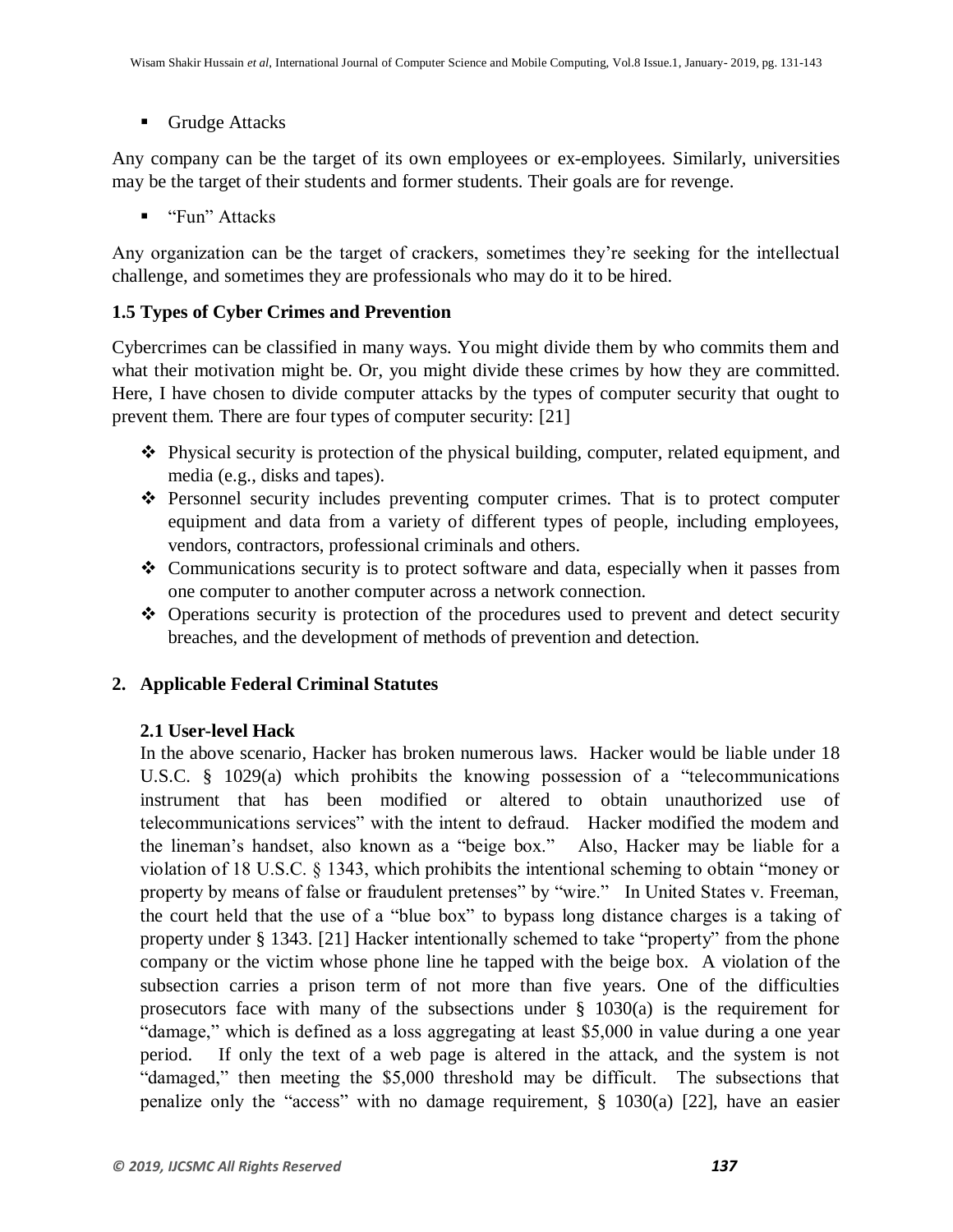burden to meet. However, unless the hacker has broken into a computer that contains restricted data; has received information valued at more than \$5,000; committed acts in the furtherance of another criminal or tortious act; or committed acts for commercial or private financial gain, the crime is only a misdemeanor. The three subsections that measure a threshold value of at least \$5,000 for information, anything of value, or damage, are often difficult to prove in the type of hack explained above. If the web site that Hacker altered was located on a computer that is used by or for the government of the United States, then he could be liable for a misdemeanor violation of 18 U.S.C. § 1030(a) [23], which criminalizes the intentional access of such non-public computers. Hacker could be charged with a misdemeanor violation of 18 U.S.C. § 1030(a)(2)(C), which protects any information intentionally obtained from a protected computer. The "information" he obtained would be the web site owner's user name and password, along with any other information he may have viewed. The courts have held that "accessing" of information is not limited to taking the information. "Access" applies to the "intent" to access, not the "intent" to damage the protected computer. Viewing the information on the computer is considered "access." In other words, the mens rea for this crime is the intent to access the computer and there is no requirement for the actual transport of the information. Also, if Hacker defaced the web site with a "url redirect" to his own company's web site, then the charge could be bumped up to a felony for those acts considered for commercial advantage or private financial gain. Prosecutors may be able to charge Hacker with a violation of 18 U.S.C. § 1030(a) [24] if they can show he obtained something of value worth more than \$5,000 or § 1030(a) [25] if they can show Hacker caused \$5,000 or more damage. Under § 1030(a), merely viewing the information may not meet the statute's definition of "obtaining" information. Congress intended to punish the theft of information, not merely punish unauthorized access. In United States v. Czubinski, an Internal Revenue Service employee was charged with the unauthorized access of confidential income tax records. However, the court found that he only viewed the information and did not use the information in any manner. The First Circuit Court of Appeals held that the information obtained "is the showing of some additional end—to which the unauthorized access is a means—that is lacking here." However, in Hacker's case, he did use the user information he obtained as a means to the additional end of hacking the web site.

#### **2.2 "Root-Access" Hack**

In a "root access" hack, the potential for serious crime escalates because of the information that can be obtained, the damage that can be caused, and the value of data obtained. One way to analyze § 1030(a) is to first look at the type of computer that was targeted. If the computer was a federal government computer or a computer used by or for the federal government, then § 1030(a) could apply. [26] However, in the example above, Hacker most likely targeted a private ISP computer. The next step in the analysis is to determine if the hacker obtained information, obtained anything more than \$5,000 in value, or damaged the protected computer. At the point when Hacker exploited a hole in the "sendmail" program, he did not obtain any information, nor did he arguably obtain anything of value, or do over \$5,000 damage to the computer at this point. However, Hacker's next move, downloading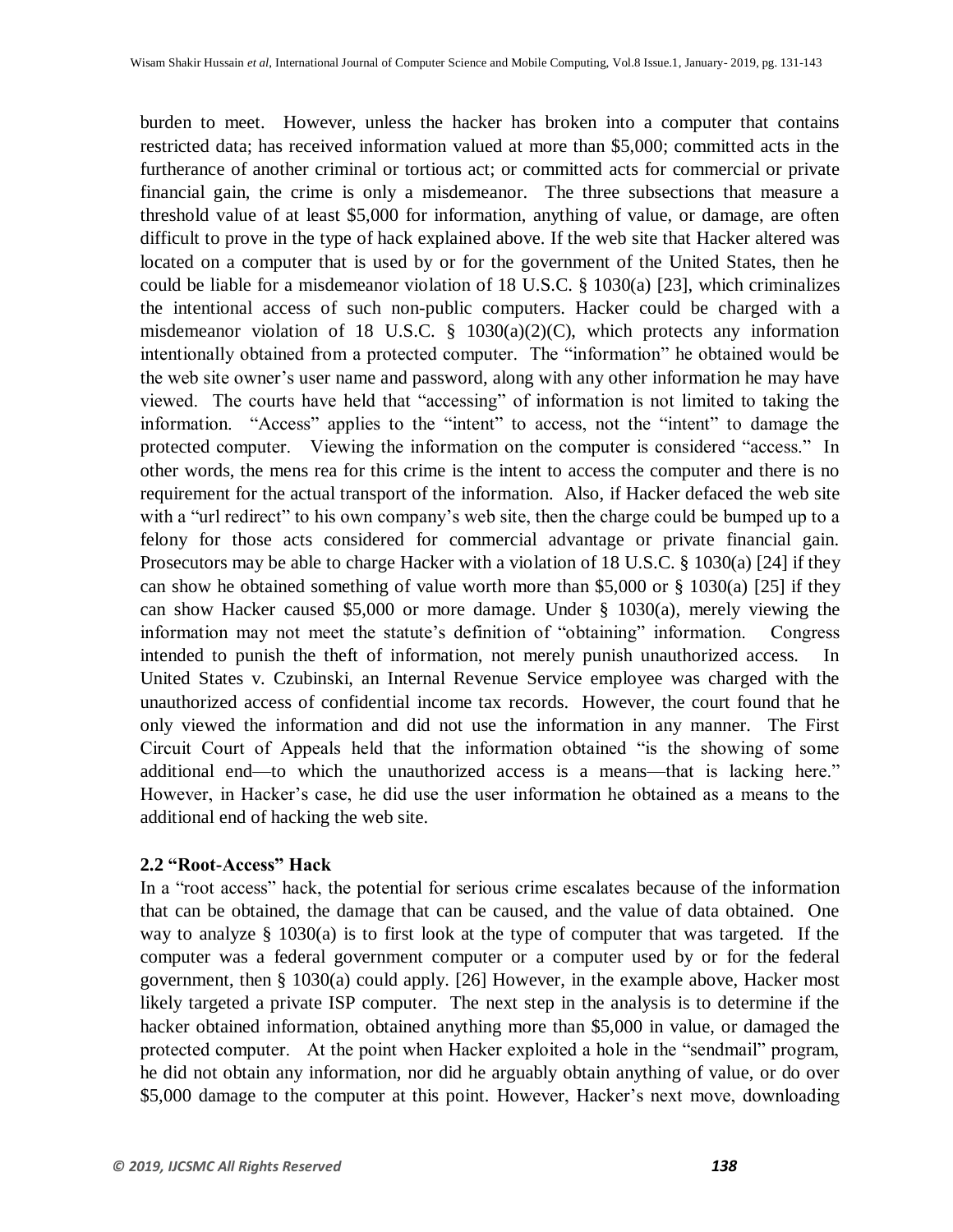the password files, is clearly obtaining information under 18 U.S.C.  $\S$  1030(a)(2)(C) and Hacker is liable for a misdemeanor unless the prosecution can show that the value exceeds \$5,000, was for personal gain, or was committed in furtherance of another crime. Section 1030(a) [27] was meant to protect privacy where the value of the information, although lacking quantifiable monetary value, is nevertheless valuable in terms of privacy. Also, during congressional hearings on the CFAA, Senator Leahy noted that if: The information obtained is of minimal value, the penalty is only a misdemeanor. If, on the other hand, the offense is committed for purposes of commercial advantage or private financial gain, for the purpose of committing any criminal or tortious act in violation of the Constitution or laws of the United States or of any State, or if the value of the information obtained exceeds \$5,000, the penalty is a felony.‖ If Hacker downloaded an entire batch of passwords, the prosecution may be able to argue that the aggregate value of the web site's security was more than \$5,000, triggering § 1030(a) liability. Hacker's theft and possession of the credit card numbers is a violation of several statutes. First, Hacker could be liable under 15 U.S.C. § 1644(b), which proscribes the transport of stolen credit cards. In United States v. Callihan, the court held that the defendant didn't "transport" the credit card when he gave the credit card number over the phone. [28]

#### **2.3 Malicious Code - Viruses, Worms and Trojans**

The relevant and tested federal anti-virus statutes are 18 U.S.C.  $\S$  1030(a)(5)(A) and 18 U.S.C. § 1030(a)(2). If a virus is loaded into a computer by an e-mail attachment, and the author intended to cause "damage" to the recipient computer, then 18 U.S.C.  $\S$  1030(a)(5)(A) is applicable. Section 1030(a)(5)(A) prohibits the knowing transmission of a program, code, or command, that results in intentional damage without authorization to a protected computer. [29] If the virus author did not intend to cause damage to the computer, but rather the code accidentally damaged the computer as a result of the e-mail transmission, then as an alternative to the above statute, the author may be prosecuted under 18 U.S.C. §  $1030(a)(5)(B)$  which covers reckless damage to a computer as a result of unauthorized and intentional access. The penalties for both  $\S$  1030(a)(5)(A) and (B) are the same -- up to five years in prison. A negligence standard would be considered too low for an intentional act, as provided by 18 U.S.C.  $\S$  1030(a)(5)(C), which is a misdemeanor. If the recipient of the virus forwards the virus on to another person via e-mail, then his mental state, or mens rea, will determine his culpability. If he is unaware that there is a virus, then he will not have the requisite mental state. If he is aware that there is a virus, then he could face  $\S 1030(a)(5)(A)$ liability because he intentionally sent the virus. [30] However, if he was aware there was a virus attached to the e-mail, but he thought it was a harmless prank, for example, then his act could be reckless negligent; mental states that can trigger  $\S$  1030(a)(5) sanctions. There is a possibility that a virus may not reach federal jurisdiction if the virus was transmitted to a stand-alone computer by diskette. Section  $1030(a)(5)$  covers only "protected computers," those that are "used in interstate or foreign commerce or communication." If the computer has a modem or a fax server loaded on it, then the prosecution could argue that it is a protected computer because it is a computer "which is used in interstate or foreign commerce or communication." However, if the virus is loaded onto a non-networked computer that,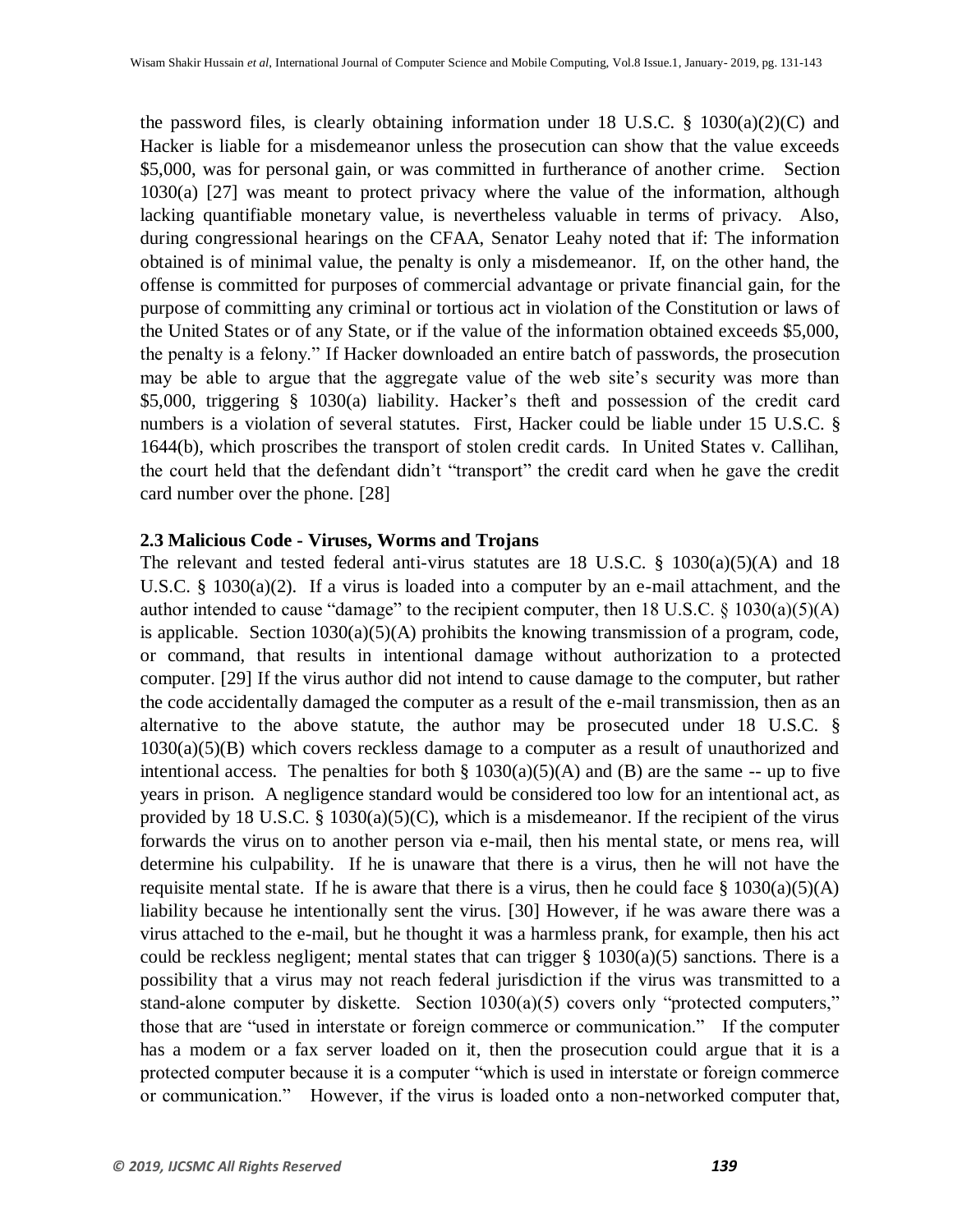for example, is used in a small office for billing and the virus is placed on it by a diskette, a strong argument can be made that it is not a protected computer under federal jurisdiction because it is not a computer "which is used in interstate or foreign commerce or communication." However, if the virus is loaded onto a computer and causes any of the enumerated damages in  $\S$  1030(e)(8), then action against the attacker might be brought under the statute.

# **3. Handling Computer Crime**

# **3.1 Steps Taken After the Breach**

The first step is to assess the situation. You need ask following question:

- a. What is the severity level of the intrusion?
- b. Who will be involved in the investigation?
- c. Who is responsible for determining future actions?

The more such questions have been addressed in advance by the adoption of a written security policy, the more quickly and accurately the effects of the breach can be ameliorated. The second step is to repair damage and prevent recurrence. The organization may have to seek help from outside expertise. In the past, following a serious breach, the government is one choice for an organization when investigating computer crime. [31] With the number of computer crimes growing each year, the resources of most governmental agencies have been overburdened. They have insufficient personnel resources to handle the load and inadequate technical expertise to thoroughly research the cases. Private companies specializing in the field of network security now offer computer crime and forensic evidence services. Such specialists must have the specific knowledge base to efficiently and quickly complete investigations, with a background in recovery and analysis of computer forensics, formal investigations, and the relevant laws. Cybercrimes may be subject to the investigation of the NCCS (The FBI's National Computer Crimes Squad):

- 1. Intrusions of the Public Switched Network (the telephone company).
- 2. Major computer network intrusions.
- 3. Network integrity violations.
- 4. Privacy violations
- 5. Industrial espionage.
- 6. Pirated computer software.
- 7. Other crimes where the computer is a major factor in committing the criminal offense.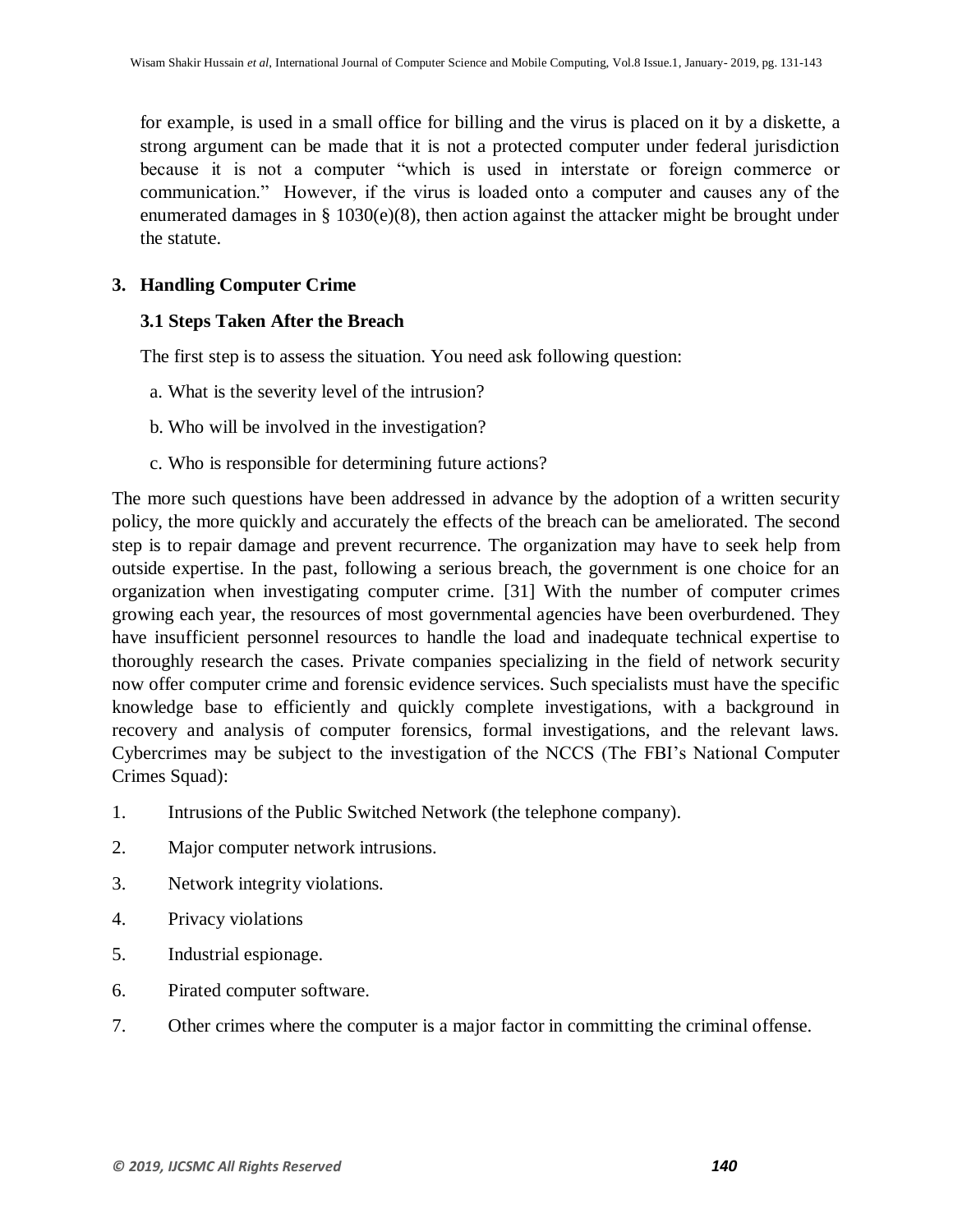# **3.2 Methods of Investigations**

Initial assessment includes a careful examination and inventory of all potentially affected systems. The important first step is determining if a criminal still has control of any relevant computer. [32] If they are still logged on, an important decision is to decide whether to terminate the user. Leaving the intruder on the system may provide a better opportunity of profiling and ultimately identifying and apprehending the attacker. On the other hand, if investigator decides to lock the user out and disconnect the system from network they can often limit the damage to what the malicious user has already accomplished. As a general rule, an investigator should not let the attacker know that they are being disconnected or tracked due to unauthorized access. [33]

# **3.3 Recommendations Because of Laws**

Cybercrimes can involve criminal activities that are traditional in nature, such as theft and fraud. However, Cybercrime is different from the traditional crime. Business and governments need legal protection and technical measures to protect themselves from those who would steal or destroy valuable information. Self-protection is not sufficient to make cyberspace a safe place to conduct business. The rule of law must be enforced. At present, the state of global legal protection against cybercrime is weak. There are following suggestions: [34]

- i. Firms should secure their networked information. Laws to enforce property rights work only when property owners take reasonable steps to protect their property in the first place.
- ii. Government should assure that their laws apply to cybercrimes. National governments remain the dominant authority for regulating criminal behavior in most places in the world.
- iii. Firms, governments, and civil society should work cooperatively to strengthen legal frameworks for cyber security. To be prosecuted across a border, an act must be a crime in each jurisdiction.

#### **4. Conclusions**

 All those using the internet should meticulously follow a few basic tips to prevent cybercrime. Some of these key steps include:

Strengthen your home network

It is highly recommended that you start with a strong encryption password and a virtual private network (VPN). A VPN can encrypt all traffic leaving your devices until it arrives at its destination. Even if cybercriminals manage to hack your communication line, they will not intercept anything but encrypted data. It is always a good idea to use a VPN whenever you use a public WiFi network.

Use strong passwords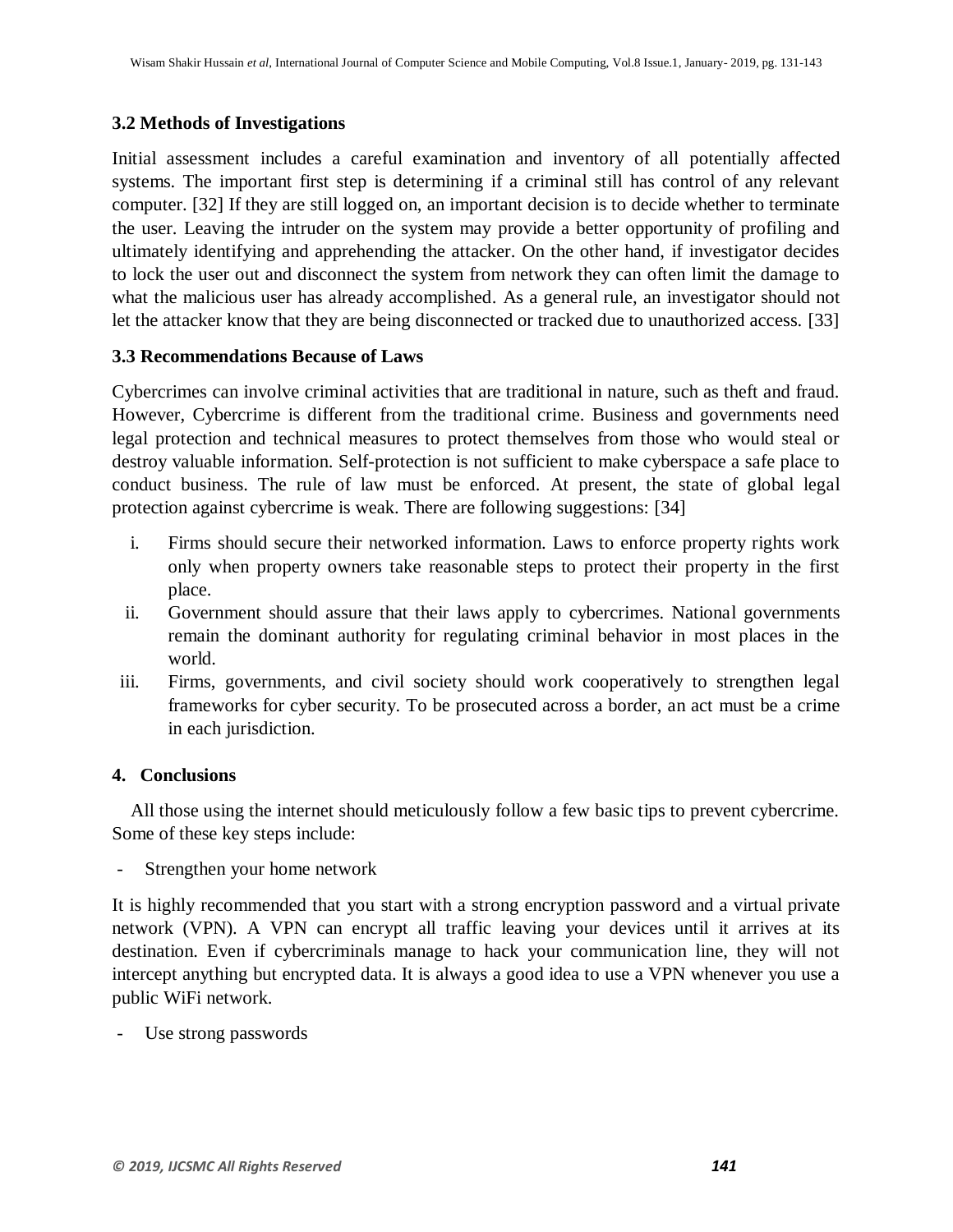Never repeat your passwords on different sites and keep changing them regularly. Create complex passwords by combining at least 10 letters, symbols, and numbers. Using a password management application will help keep your passwords locked down.

- Keep your software updated

Updating your software is particularly important for your internet security software and operating systems. Very often, cybercriminals use known exploits, or flaws, in your software to access your system. Patching those flaws and exploits can prevent you from becoming a cybercrime target.

Take necessary measures to protect yourself against identity theft

Identity theft takes place when someone illegally obtains your personal details through deception or fraud, typically for economic gain. You could be tricked into giving personal details over the internet, or a thief could steal your mail to access account information. That is why it is important to protect your personal information. A VPN can also help to safeguard the data you receive and send online, particularly when accessing the internet on public WiFi.

Understand that identity theft can happen anywhere

You should always be on the smarter side and obtain all the knowledge required for protecting your identity even when traveling. Some of the things you can do to help keep criminals from getting your private information on the road include keeping your travel plans off social media networks and using a VPN when accessing the internet over your hotel's WiFi network.

- Install a good antivirus program

Ensure that you have a robust antivirus in place to counter hacker attacks and other cybercrimes and also ensure safety. Comodo Free Antivirus Software has been specifically designed to drive away unexpected threats and offer all-around security. The main aim of this virus protection software is to safeguard data and protect it from unauthorized access. Comodo Free Antivirus is capable of automatically containing malicious or unknown files. It plays a vital role in preventing cybercrimes from damaging your computer or stealing your data.

# **References**

- [1]. Moore, R. (2005) "Cybercrime: Investigating High-Technology Computer Crime," Cleveland, Mississippi: Anderson Publishing.
- [2]. *Warren G. Kruse, Jay G. Heiser (2002). Computer forensics: incident response essentials. Addison-Wesley. p. 392.* [ISBN](https://en.wikipedia.org/wiki/International_Standard_Book_Number) [978-0-201-70719-9](https://en.wikipedia.org/wiki/Special:BookSources/978-0-201-70719-9)*.*
- [3]. Halder, D., & Jaishankar, K. (2011) [Cybercrime and the Victimization of Women: Laws, Rights, and](https://www.igi-global.com/book/cyber-crime-victimization-women/50518)  [Regulations.](https://www.igi-global.com/book/cyber-crime-victimization-women/50518) Hershey, PA, USA: IGI Global. [ISBN](https://en.wikipedia.org/wiki/International_Standard_Book_Number) [978-1-60960-830-9](https://en.wikipedia.org/wiki/Special:BookSources/978-1-60960-830-9)
- [4]. *Steve Morgan (17 January 2016).* ["Cyber Crime Costs Projected To Reach \\$2 Trillion by 2019"](https://www.forbes.com/sites/stevemorgan/2016/01/17/cyber-crime-costs-projected-to-reach-2-trillion-by-2019/#512c9d863bb0)*. Forbes*. Retrieved 22 September 2016*.*
- [5]. [Cybercrime costs global economy \\$445 billion a year: report"](https://www.reuters.com/article/2014/06/09/us-cybersecurity-mcafee-csis-idUSKBN0EK0SV20140609)*. Reuters. 9 June 2014*. Retrieved 17 June 2014*.*